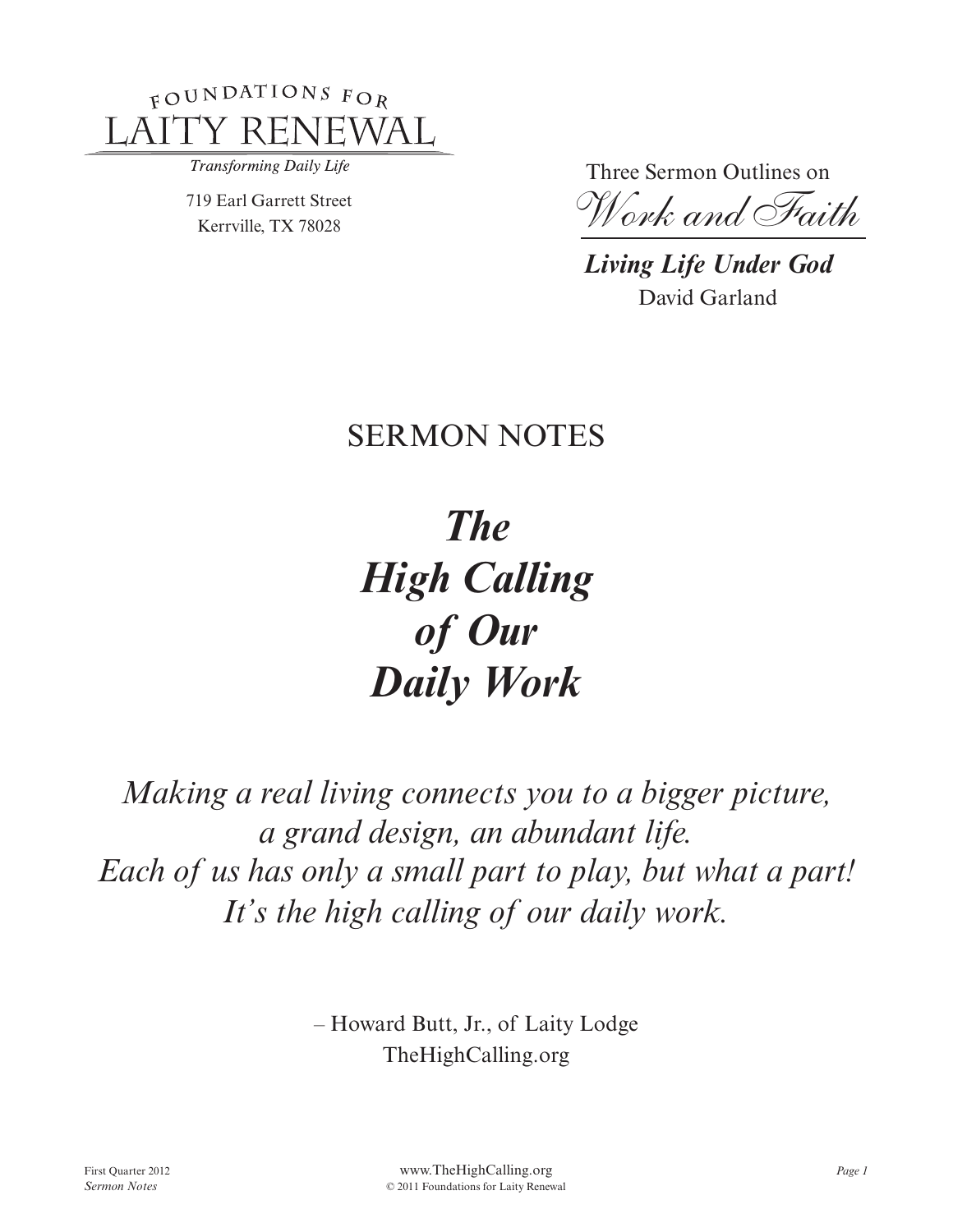David E. Garland is the Dean of George W. Truett Seminary at Baylor University and the William M. Hinson Professor of Christian Scriptures. He is the author and editor of twenty books including commentaries on Matthew, Mark, 1 Corinthians, 2 Corinthians, Philippians, Colossians and Philemon. He was the New Testament editor for the revision of the Expositor's Bible Commentary. He just published a commentary on Luke for the Zondervan Exegetical Commentary series. He and his wife, Diana, who is Dean of the Baylor School of Social Work, also published Flawed Families of the Bible: How God's Grace Works through Imperfect Relationships, which has been translated into Korean and Russian.

\*\*\*\*\*\*\*\*\*\*\*\*\*\*\*\*\*\*\*\*\*\*\*\*\*\*\*\*\*\*\*\*\*\*\*\*\*\*\*\*\*\*\*\*\*\*\*\*\*\*\*\*\*\*\*\*\*\*\*\*\*\*\*\*\*\*\*\*\*\*\*\*\*\*\*\*\*\*\*\*\*\*\*\*\*\*\*\*\*\*\*\*\*\*\*\*\*\*\*\*\*\*\*\*\*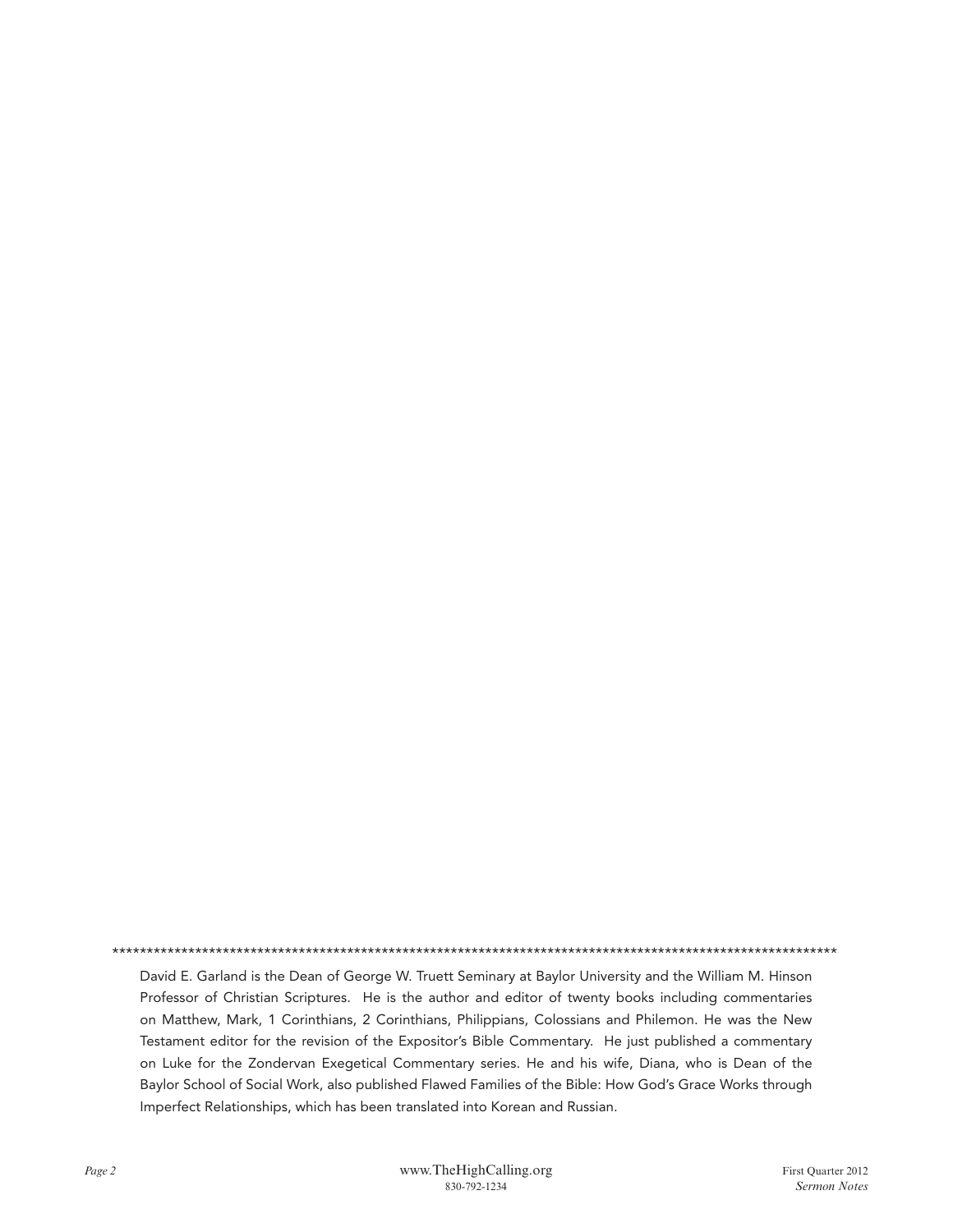# **Sermon 2: The Rich Fool (Luke 12:13-21)**

# **1. The Situation**

A man accosts Jesus demanding that he settle a dispute between himself and his brother about their father's inheritance. We might guess that he was the younger brother eager to get his hands on some cash so that he could split to fairer climes.

Jesus is not flattered by this man's good opinion of his moral influence on others and does not respond kindly. The man has rudely interrupted him in the middle of his teaching, and it served as a rude reminder of how deaf the average person was to his warnings about the urgency of the hour. He represents a typical member of the multitude so absorbed in his own little world and petty concerns that he is oblivious to Jesus' proclamation of the kingdom of God that would turn that world upside down. His universe was so small that he was at the very center of it. Jesus had a more important mission to fulfill than to do the work of a justice of the peace. He had set his face to go to Jerusalem (Luke 9:51) because there was more to life than property. Abundant life does not consist in an abundance of possessions. He said that you can gain the whole world and wind up losing what is most important to you, your very soul (Luke 9:23–25). Jesus pointedly responds, "Let me tell you a parable about a fool."

#### **2. A Rich Fool?**

The parable is usually titled "The Rich Fool." To be honest, that is God's verdict, not necessarily ours. To many, the fellow in this parable is not such a fool. He was seemingly farsighted, practical, and successful. He made sharp business decisions and shrewd investments. There is no suggestion that he got his money as a crook through insider trading. He had a knack for turning everything he touched into money.

Most admire someone like this. He carefully watched his money and did what most of us would do—carefully plan how that money could get him more money and make him more comfortable.

Many might envy him with his beautiful house and his lifestyle of the rich and famous, but Jesus pitied him. He was well-prepared for this life but totally unprepared for the life to come. Securing one's financial future does not mean that one has secured one's future.

#### **3. The Best Investment Strategy?**

The man has a pleasant business problem: a bumper crop (supplied by God, by the way) and already bulging barns. Should he stockpile his grain until the price of wheat goes up or to insure against possible bad harvests? He thinks he must have bigger barns to keep his good things safe and secure from all alarms. But barns are not the only place to store treasures, and there are other kinds of treasures that are not measured by dollar signs. Jesus says, "Do not store up your treasures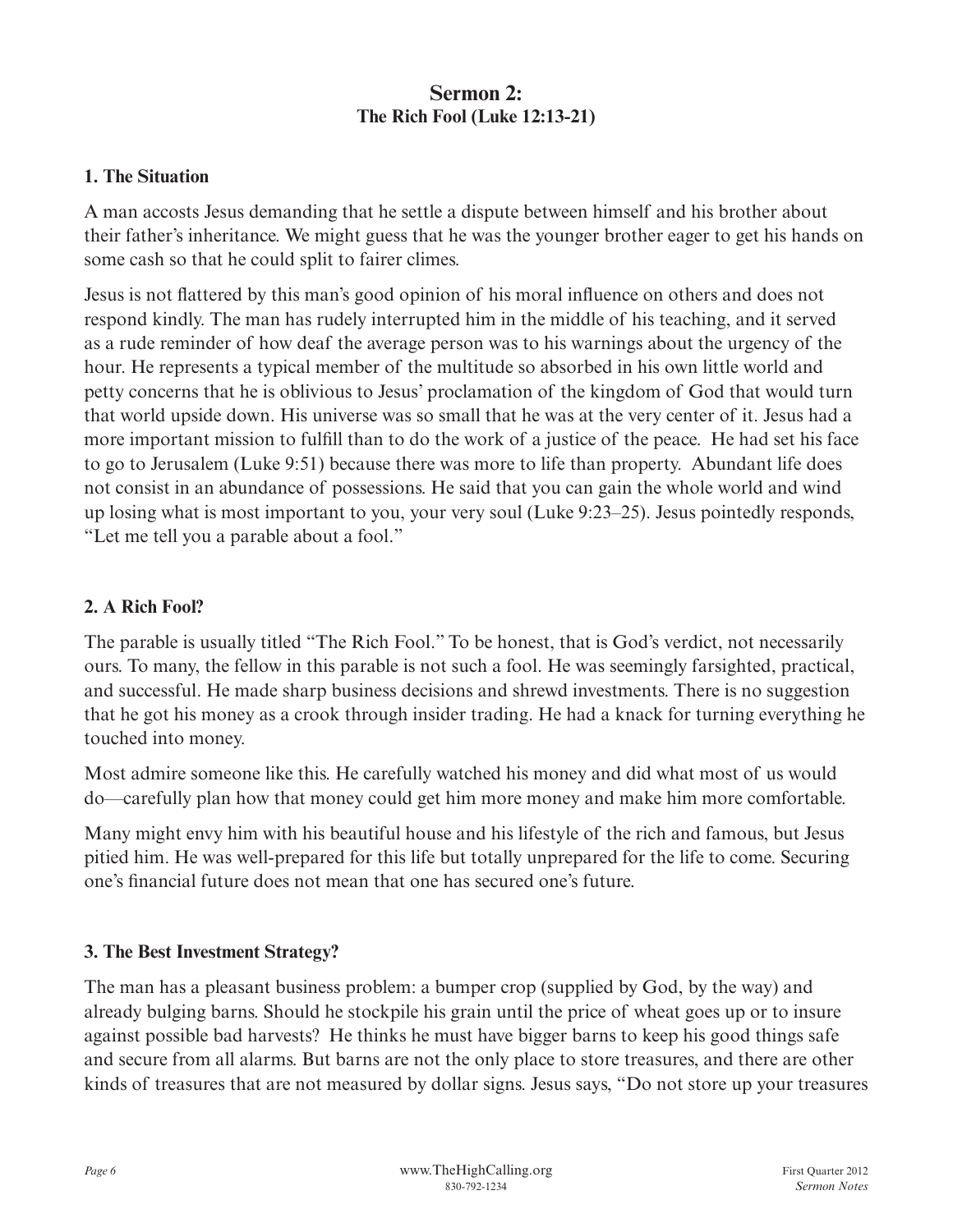on earth where moth and worms destroy and thieves will break in and rob you blind. Store up treasures for yourselves in heaven instead, where neither moth or rust destroy and where thieves do not have a chance getting past the security system." (Matthew 6:19). According to Jesus, there are those who have seen huge barns in heaven to store their treasures that they will never go bankrupt. They trust God to provide all they need and more and are free to invest their lives in others by generously giving alms.

# **4. The Danger of Being Self-Centered**

The rich man asks, "What shall I do with my surplus? Where am I going to store all my grain?" Jesus taught us to pray, "Give us each day our daily bread" (Luke 11:3). This man had plenty for today, plenty for next month, and plenty for the next twenty years. He struggles with what to do with his overabundance when there were widows in the land with barely two mites to rub together (Luke 21:1–4) and beggars like Lazarus starving at his doorstep (Luke 16:19–31). He had plenty of storage in the mouths of the hungry, but he thinks only about himself.

According to Jesus, this man basically had three bigger problems than a storage dilemma.

# **4.1 Greed**

He was greedy. He operated on the mathematical truism that the more you get the more you have. His philosophy was, "Get all you can, can all you get, and sit on your can." Jesus reckoned in spiritual truths: "It is more blessed to give than to receive" (Acts 20:35).

# **4.2 Practical Atheism**

He forgot to factor God into his business spreadsheet. The psalmist declares, "A fool says in his heart that there is no God" (Ps. 14:1). The rich man probably never said that there is no God, but he lived like it. He says these are "my" crops, "my" barns, "my" grain, "my" good things, and I am going to enjoy them in "my" good time. There are six Is and four mys in his soliloquy. He learns too late that all these things were only on temporary loan from God.

# **4.3 Mortality**

Despite all of our medical advances, the mortality rate remains steady at 100%. No one has yet come up with a cure for eternity. He learns too late that the only possessions worth working for and storing up are those that death cannot take away. "You fool," God says, "This very night your life is being demanded of you!" He died with his barns filled with earthly treasures, but his heart was stuck on empty. The man who was so shrewd is now so dead.

# **5. An Imagined Funeral**

One can imagine his memorial service with the funeral parlor parking lot chock full of luxury vehicles. The relatives file past his casket saying things like, "Doesn't he look natural." Moments later, however, they will be squabbling in the parking lot about who was going to get the big barns and all the goodies. Some of them will never speak to each other again except through their lawyers.